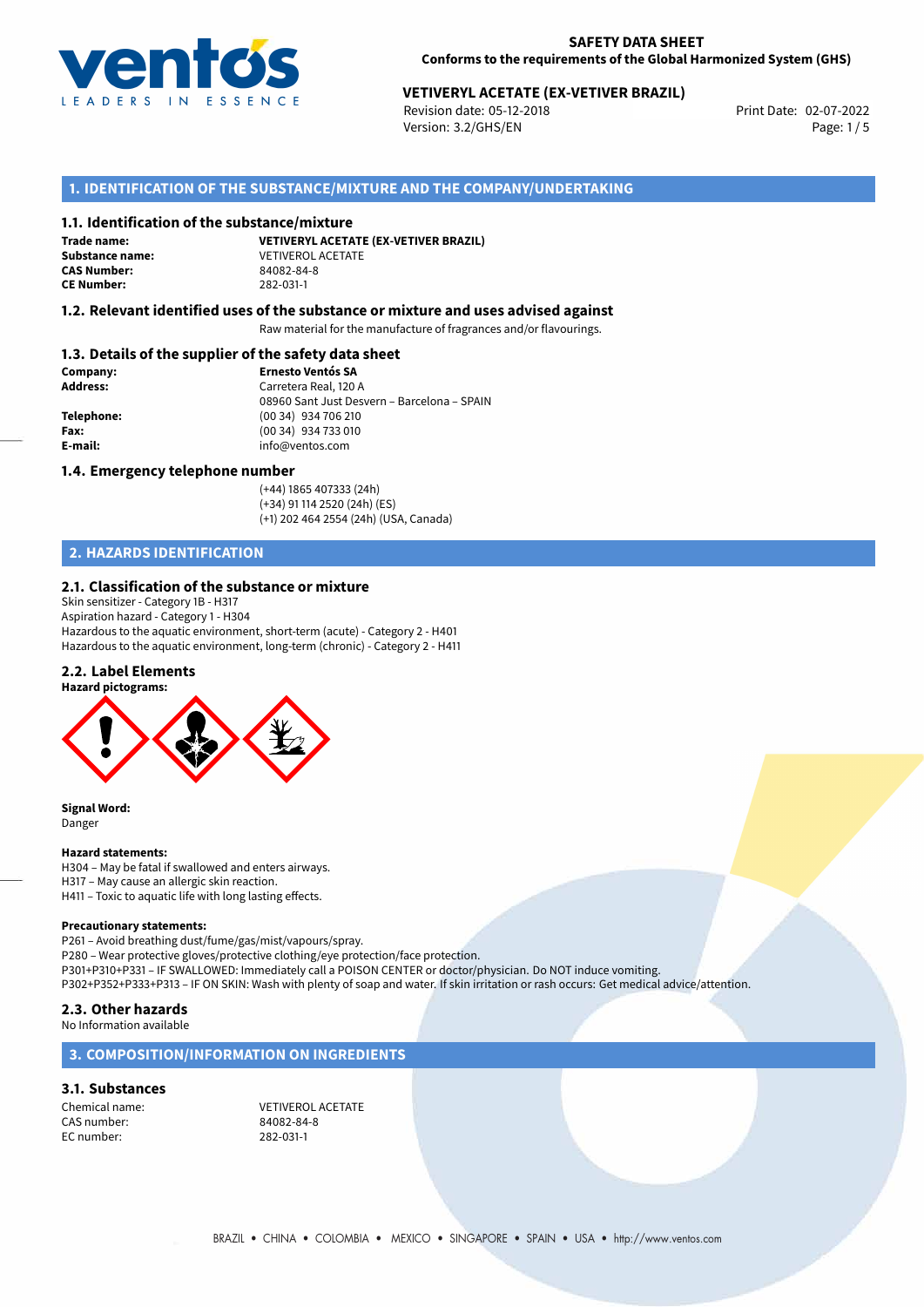

# **VETIVERYL ACETATE (EX-VETIVER BRAZIL)**<br>Revision date: 05-12-2018<br>Print Date: 02-07-2022

Revision date: 05-12-2018 Version: 3.2/GHS/EN Page: 2 / 5

#### **Hazardous constituents:**

| <b>Chemical Name</b>    | % (w/w)   | <b>CAS No</b><br><b>EC No</b> | Classification according to GHS                                                                                                                                                                       |
|-------------------------|-----------|-------------------------------|-------------------------------------------------------------------------------------------------------------------------------------------------------------------------------------------------------|
| VETIVER OIL, ACETYLATED | $\geq$ 50 | 84082-84-8<br>282-031-1       | Skin sensitizer - Category 1B - H317<br>Hazardous to the aquatic environment, short-term (acute) - Category 2 - H401<br>Hazardous to the aquatic environment, long-term (chronic) - Category 2 - H411 |

[See the full text of the hazard statements in section 16.](#page-4-0)

#### **3.2. Mixtures**

Not applicable.

## **4. FIRST-AID MEASURES**

#### **4.1. Description of necessary first aid measures**

| Ingestion:    | Rinse mouth with water.                                                                                               |
|---------------|-----------------------------------------------------------------------------------------------------------------------|
|               | Obtain medical advice.                                                                                                |
|               | Keep at rest. Do not induce vomiting.                                                                                 |
| Eye contact:  | In case of contact with eyes, rinse immediately with plenty of water for at least 15 minutes and seek medical advice. |
| Inhalation:   | Remove person to fresh air and keep at rest.                                                                          |
|               | Seek immediate medical advice.                                                                                        |
| Skin contact: | Take off immediately all contaminated clothing.                                                                       |
|               | Thoroughly wash affected skin with soap and water.                                                                    |
|               | Seek medical attention if symptoms persist.                                                                           |

## **4.2. Most important symptoms and effects, both acute and delayed**

No information available.

#### **4.3. Indication of any immediate medical attention and special treatment needed**

No information available.

## **5. FIRE-FIGHTING MEASURES**

#### **5.1. Extinguishing Media**

Water spray, carbon dioxide, dry chemical powder or appropriate foam. For safety reasons do not use full water jet.

### **5.2. Special hazards arising from the substance or mixture**

Known or Anticipated Hazardous Products of Combustion: Emits toxic fumes under fire conditions.

#### **5.3. Advice for firefighters**

High temperatures can lead to high pressures inside closed containers. Avoid inhalation of vapors that are created. Use appropriate respiratory protection. Do not allow spillage of fire to be poured into drains or watercourses. Wear self-contained breathing apparatus and protective clothing.

## **6. ACCIDENTAL RELEASE MEASURES**

#### **6.1. Personal precautions, protective equipment and emergency procedures**

Evacuate surronding areas. Ensure adequate ventilation. Keep unnecessary and unprotected personnel from entering. Do not breathe vapor/spray. Avoid contact with skin and eyes. Information regarding personal protective measures: see section 8.

#### **6.2. Environmental precautions**

To avoid possible contamination of the environment, do not discharge into any drains, surface waters or groundwaters.

#### **6.3. Methods and materials for containment and cleaning up**

Cover with an inert, inorganic, non-combustible absorbent material (e.g. dry-lime, sand, soda ash). Place in covered containers using non-sparking tools and transport outdoors. Avoid open flames or sources of ignition (e.g. pilot lights on gas hot water heater). Ventilate area and wash spill site after material pickup is complete.

#### **6.4. Reference to other sections**

Information regarding exposure controls, personal protection and disposal considerations can be found in sections 8 and 13.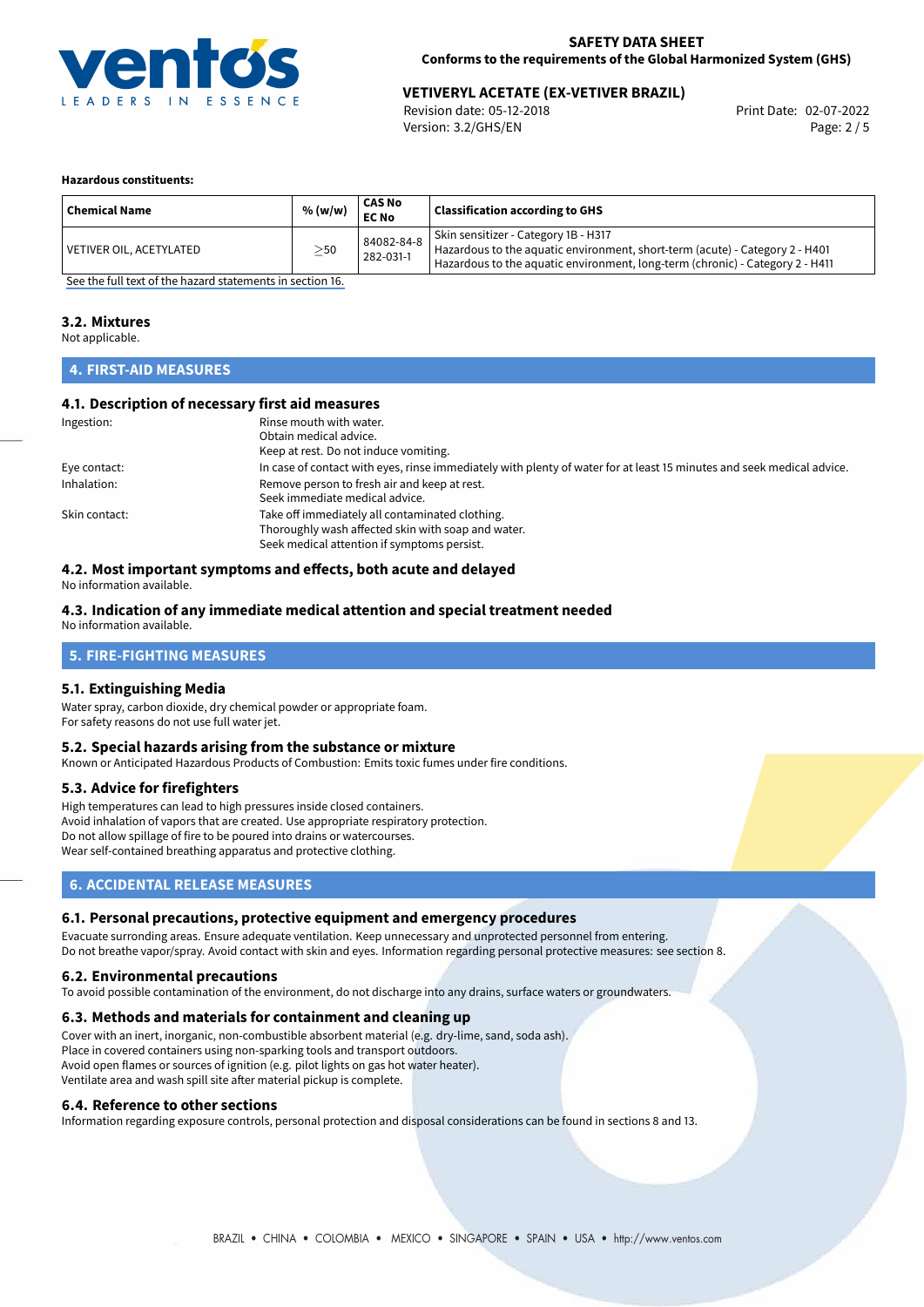

# **VETIVERYL ACETATE (EX-VETIVER BRAZIL)**<br>Revision date: 05-12-2018<br>Print Date: 02-07-2022

Revision date: 05-12-2018 Version: 3.2/GHS/EN Page: 3 / 5

## **7. HANDLING AND STORAGE**

## **7.1. Precautions for safe handling**

Do not store or handle this material near food or drinking water. Do not smoke. Avoid contact with the eyes, skin and clothing. Wear protective clothing and use glasses. Observe the rules of safety and hygiene at work. Keep in the original container or an alternative made from a compatible material.

# **7.2. Conditions for safe storage, including any incompatibilities**

Store in tightly closed and preferably full containers in a cool, dry and ventilated area, protected from light. Keep away from sources of ignition (e.g. hot surfaces, sparks, flame and static discharges). Keep away from incompatible materials (see section 10).

## **7.3. Specific end use(s)**

No information available.

**8. EXPOSURE CONTROLS AND PERSONAL PROTECTION**

#### **8.1. Control parameters**

Components with occupational exposure limits: None known.

#### **8.2. Exposure controls**

Measures should be taken to prevent materials from being splashed into the body. Provide adequate ventilation, according to the conditions of use. Use a mechanical exhaust if required.

#### **8.3. Individual protection measures, such as personal protective equipment**

| Eye/Face protection:             | Chemical safety goggles are recommended. Wash contaminated goggles before reuse.                                                            |
|----------------------------------|---------------------------------------------------------------------------------------------------------------------------------------------|
| Hand Protection:                 | Chemical-resistant gloves are recommended. Wash contaminated gloves before reuse.                                                           |
| Body protection:                 | Personal protective equipment for the body should be selected based on the task being performed and the risks<br>involved.                  |
| Respiratory Protection:          | In case of insufficient ventilation, use suitable respiratory equipment.                                                                    |
| Environmental exposure controls: | Emissions from ventilation or process equipment should be checked to ensure they comply with environmental<br>protection legislation.       |
|                                  | In some cases, filters or engineering modifications to the process equipment will be necessary to reduce emissions to<br>acceptable levels. |
|                                  |                                                                                                                                             |

## **9. PHYSICAL AND CHEMICAL PROPERTIES**

## **9.1. Information on basic physical and chemical properties**

| Appearance:                            | Liquid                    |
|----------------------------------------|---------------------------|
| Colour:                                | Conforms to standard      |
| Odour:                                 | Conforms to standard      |
| Odour theshold:                        | Not determined            |
| pH:                                    | Not determined            |
| Melting point/freezing point:          | Not determined            |
| Boling point/boiling range:            | 84 - 94 (1 mmHg)          |
| Flash point:                           | 108 °C                    |
| Evaporation rate:                      | Not determined            |
| Flammability:                          | Not determined            |
| Lower flammability/Explosive limit:    | Not determined            |
| Upper flammability/Explosive limit:    | Not determined            |
| Vapour pressure:                       | Not determined            |
| Vapour Density:                        | Not determined            |
| Density:                               | $0,99-1,015$ g/mL (20°C)  |
| Relative density:                      | $0,99-1,015(20^{\circ}C)$ |
| Water solubility:                      | <b>INSOLUBLE IN WATER</b> |
| Solubility in other solvents:          | SOLUBLE IN ETHANOL        |
| Partition coefficient n-octanol/water: | Not determined            |
| Auto-ignition temperature:             | Not determined            |
| Decomposition temperature:             | Not determined            |
| Viscosity, dynamic:                    | Not determined            |
| Viscosity, kinematic:                  | Not determined            |
| Explosive properties:                  | Not determined            |
| Oxidising properties:                  | Not determined            |
|                                        |                           |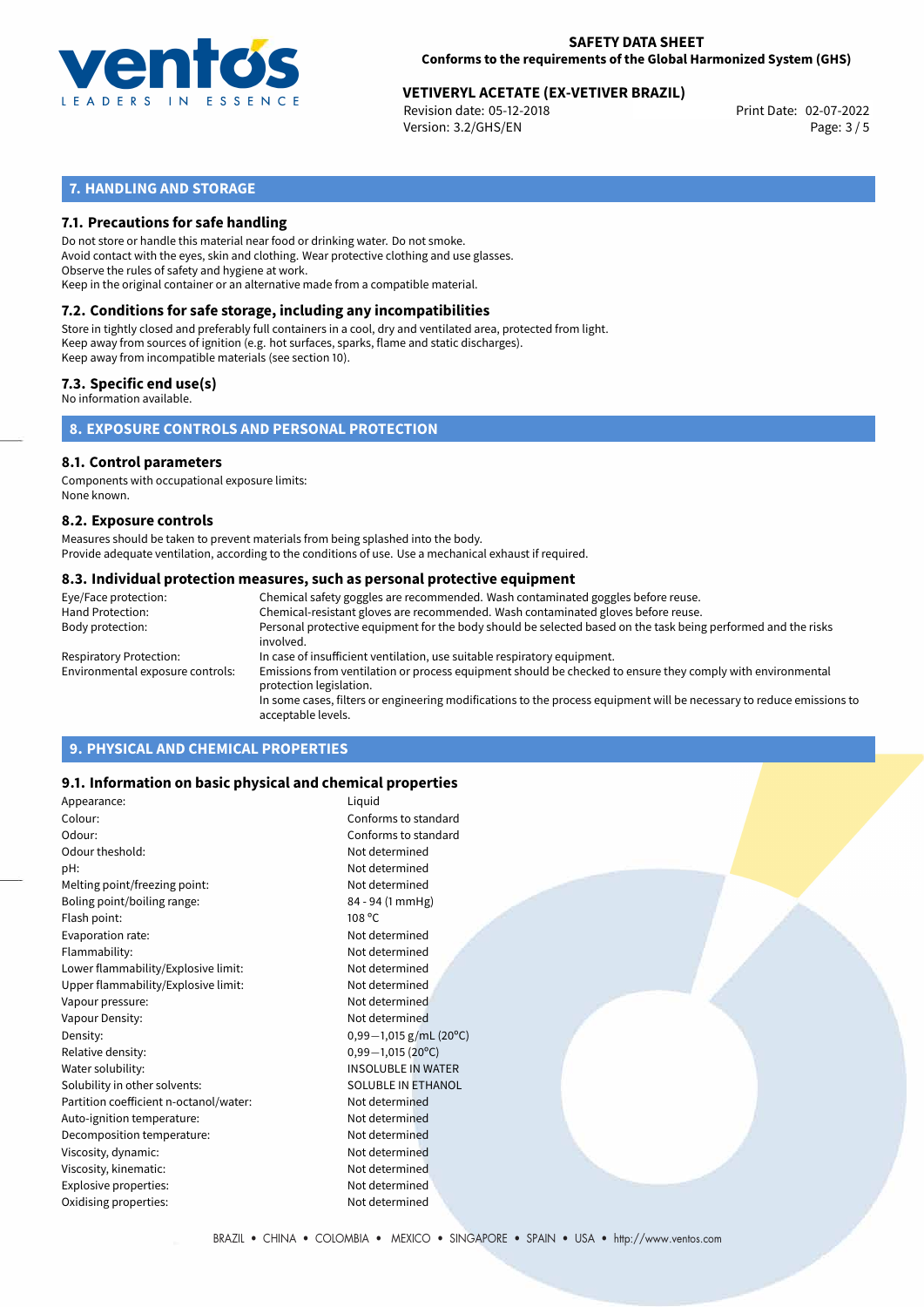

# **VETIVERYL ACETATE (EX-VETIVER BRAZIL)**<br>Revision date: 05-12-2018<br>Print Date: 02-07-2022

Revision date: 05-12-2018 Version: 3.2/GHS/EN Page: 4 / 5

# **10. STABILITY AND REACTIVITY**

### **10.1. Reactivity**

No hazardous reactions if stored and handled as prescribed/indicated.

#### **10.2. Chemical stability**

The product is stable if stored and handled as prescribed/indicated.

#### **10.3. Possibility of hazardous reactions**

No hazardous reactions if stored and handled as prescribed/indicated.

#### **10.4. Conditions to Avoid**

Conditions to Avoid: Excessive heat, flame or other ignition sources.

#### **10.5. Incompatible materials**

Avoid contact with strong acids and bases and oxidizing agents.

## **10.6. Hazardous decomposition products**

During combustion may form carbon monoxide and unidentified organic compounds.

## **11. TOXICOLOGICAL INFORMATION**

| <b>Acute toxicity</b>             | Based on the data available, the criteria for classification are not met. |
|-----------------------------------|---------------------------------------------------------------------------|
| Skin corrosion/irritation         | Based on the data available, the criteria for classification are not met. |
| Serious eye damage/irritation     | Based on the data available, the criteria for classification are not met. |
| Respiratory or skin sensitisation | May cause an allergic skin reaction.                                      |
| Germ cell mutagenicity            | Based on the data available, the criteria for classification are not met. |
| Carcinogenicity                   | Based on the data available, the criteria for classification are not met. |
| <b>Reproductive toxicity</b>      | Based on the data available, the criteria for classification are not met. |
| <b>STOT-single exposure</b>       | Based on the data available, the criteria for classification are not met. |
| <b>STOT-repeated exposure</b>     | Based on the data available, the criteria for classification are not met. |
| <b>Aspiration hazard</b>          | May be fatal if swallowed and enters airways.                             |

## **12. ECOLOGICAL INFORMATION**

#### **12.1. Toxicity**

**Assessment:** Toxic to aquatic life with long lasting effects. **Experimental/calculated data:** No information available.

## **12.2. Degradability**

No information available.

#### **12.3. Bioaccumulative potential** No information available.

**12.4. Soil mobility** No information available.

## **12.5. Other adverse effects**

See also sections 6, 7, 13 and 15 Do not allow to get into waste water or waterways.

## **13. DISPOSAL CONSIDERATIONS**

#### **13.1. Waste treatment methods**

Dispose of in accordance with national and local environmental regulations.